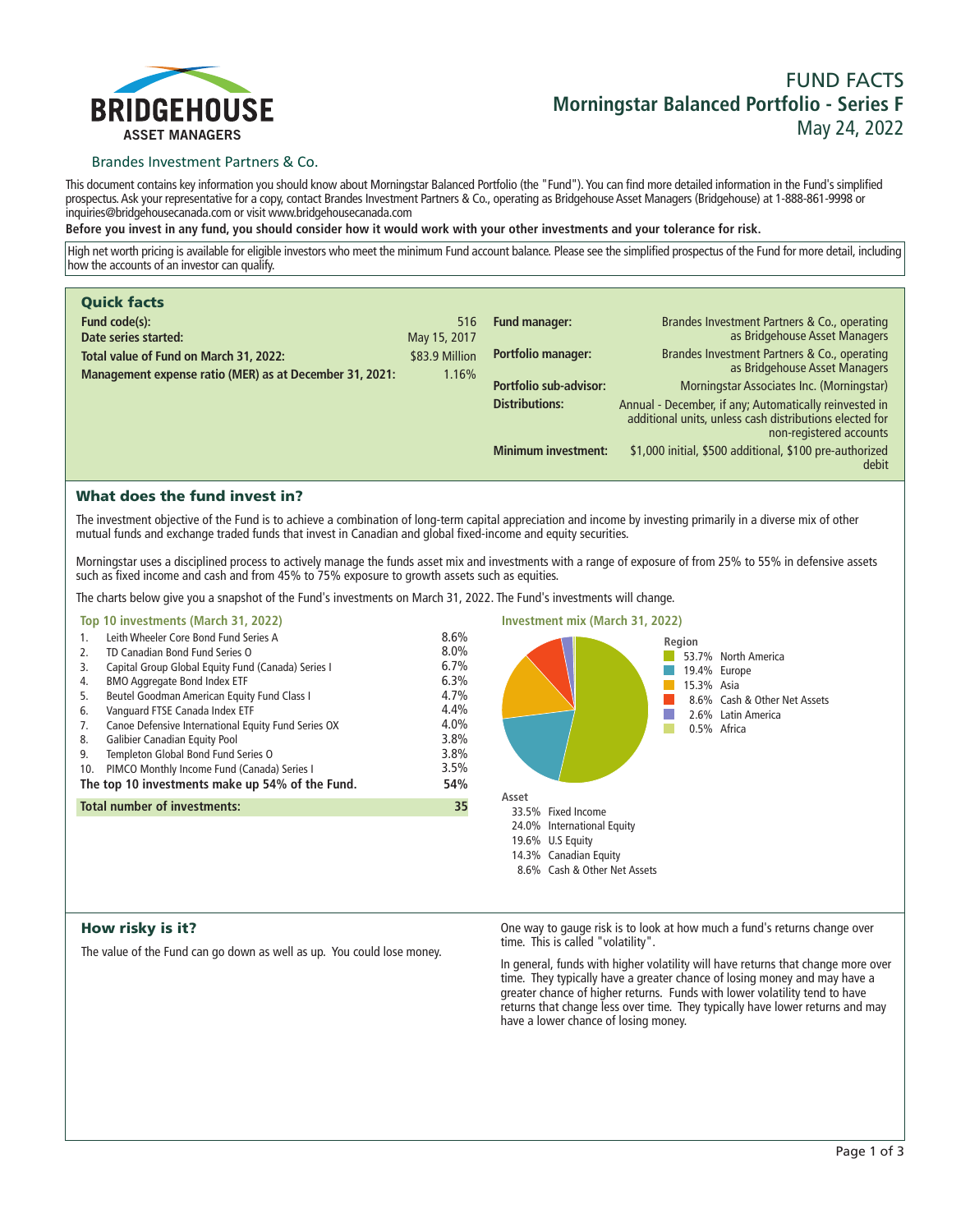

#### **Risk rating**

**Bridgehouse has rated the volatility of this Fund as Low to Medium.**

**This rating is based on how much the fund's returns have changed from year to year. It doesn't tell you how volatile the fund will be in the future. The rating can change over time. A fund with a low risk rating can still lose money.**



# How has the fund performed?

**This section tells you how Series F units of the Fund have performed over the past 4 years. Returns are after expenses have been deducted. These expenses reduce the Fund's returns.**

**No guarantees**

## **Year-by-year returns**

**The bar chart shows the Fund's Series F units annual performance for each of the years shown. The Fund dropped in value once in 4 years. The range of returns and change from year to year can help you to assess how risky the Fund has been in the past. It does not tell you how the Fund will perform in the future.**



**For more information about the risk rating and specific risks that can affect the Fund's returns, see the Risk section of the Fund's simplified prospectus.**

**Like most mutual funds, this Fund does not have any guarantees. You may not get back the amount of money you invest.**

## **Best and worst 3-month returns**

**This table shows the best and worst returns for Series F units of the Fund in a 3-month period over the past 4 years. The best and worst 3-month returns could be higher or lower in the future. Consider how much of a loss you could afford to take in a short period of time.**

|                     | <b>Return</b> | 3 months ending | If you invest \$1,000 at the beginning of the period |
|---------------------|---------------|-----------------|------------------------------------------------------|
| <b>Best return</b>  | l 1.4%        | June 30, 2020   | Your investment would rise to \$1,114                |
| <b>Worst return</b> | $-11.7\%$     | March 31, 2020  | Your investment would drop to \$883                  |

#### **Average return**

**If you invested \$1,000 in the Series F units of this Fund on the day the Series was established it would be worth \$1,255 as of March 31, 2022. This represents an annual compound rate of return of +4.8%.**

| Who is this fund for?                                                                                                                                                                                                                                                                                                                                                        | A word about tax                                                                                                                                                                                                                                                                                                                                                    |  |
|------------------------------------------------------------------------------------------------------------------------------------------------------------------------------------------------------------------------------------------------------------------------------------------------------------------------------------------------------------------------------|---------------------------------------------------------------------------------------------------------------------------------------------------------------------------------------------------------------------------------------------------------------------------------------------------------------------------------------------------------------------|--|
| • This Fund is suitable for investors who are long-term investors and who<br>wish to add the income potential and appreciation potential of fixed<br>income and equity mutual funds and exchange traded funds to their<br>portfolio.<br>This Fund is not suitable as a short term investment or for an investor who<br>cannot tolerate a low to medium degree of volatility. | In general, you'll have to pay income tax on any money you make on a fund.<br>How much you pay depends on the tax laws where you live and whether or not<br>you hold the Fund in a registered plan, such as a Registered Retirement<br>Savings Plan or a Tax-Free Savings Account.<br>Keep in mind that if you hold your fund in a non-registered account, any fund |  |
|                                                                                                                                                                                                                                                                                                                                                                              | distributions are included in your taxable income, whether you receive them in<br>cash or have them reinvested.                                                                                                                                                                                                                                                     |  |

# How much does it cost?

**The following tables show the fees and expenses you could pay to buy, own and sell Series F units of the Fund. The fees and expenses - including any commissions can vary among each series of a fund and among funds. Higher commissions can influence representatives to recommend one investment over another. Ask about other funds and investments that may be suitable for you at a lower cost.**

## **1. Sales charges**

**This Series of units does not have a sales charge option.**